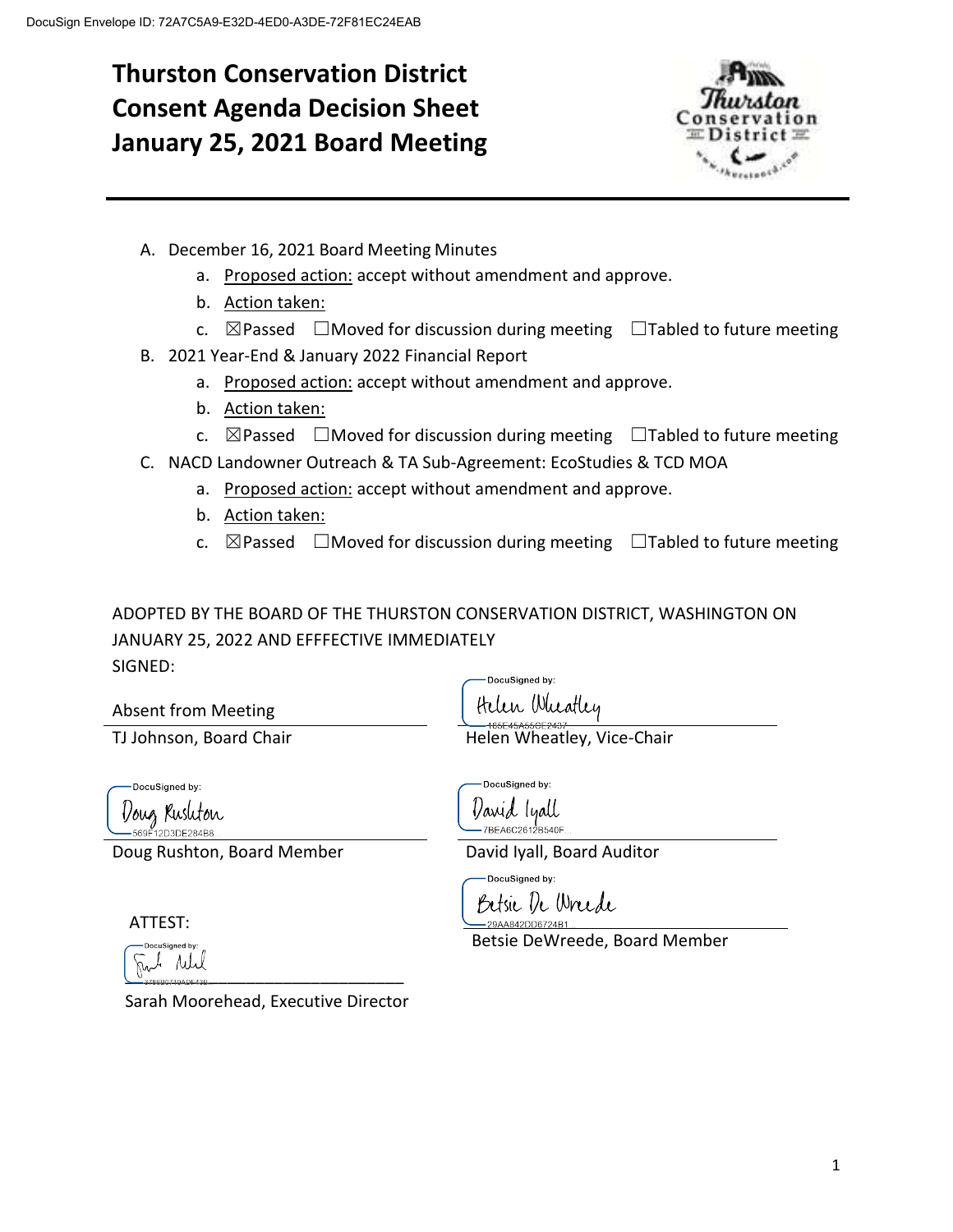# **Thurston Conservation District Board of Supervisors**

# **Work Session Minutes**

January 25, 2022

Virtual Zoom Meeting Meeting Time: 5:30pm – 6:23pm Originally scheduled: 5:30pm – 6:15pm

#### **Present at Meeting:**

Helen Wheatley, TCD Vice-Chair Betsie DeWreede, TCD Board Supervisor David Iyall, TCD Board Supervisor

Conse on

Doug Rushton, TCD Board Supervisor Sarah Moorehead, TCD Executive Director Leah Kellogg, TCD Staff Nora Carman-White, TCD Staff

- 1 1. Topic List Review
- 2 *2.* Staff Presentation: *South Sound FarmLink, Nora White (Communications & Education*
- 3 *Manager)*
- 4 3. Minutes Review & Revision
- 5 a. December 16, 2021 Board Meeting Minutes
- 6 4. 2022 Annual Work Plan Review
- 7 5. Conservation and Education Center Development
- 8 6. 2022 Legislative Discussion
- 9 7. Covid-19 Health Update
- 10 8. Important Updates & Announcements
- 11 a. Board of Supervisors
- 12 b. Executive Director
- 13 **No Formal Action was taken.**
- 14 **Adjourn 6:23pm**
- 15 Respectfully,

DocuSigned by: Helen Wheatley X 165E45A55CE2437

Helen Wheatley TCD Board Vice-Chair

16

- 17
- 18
- 19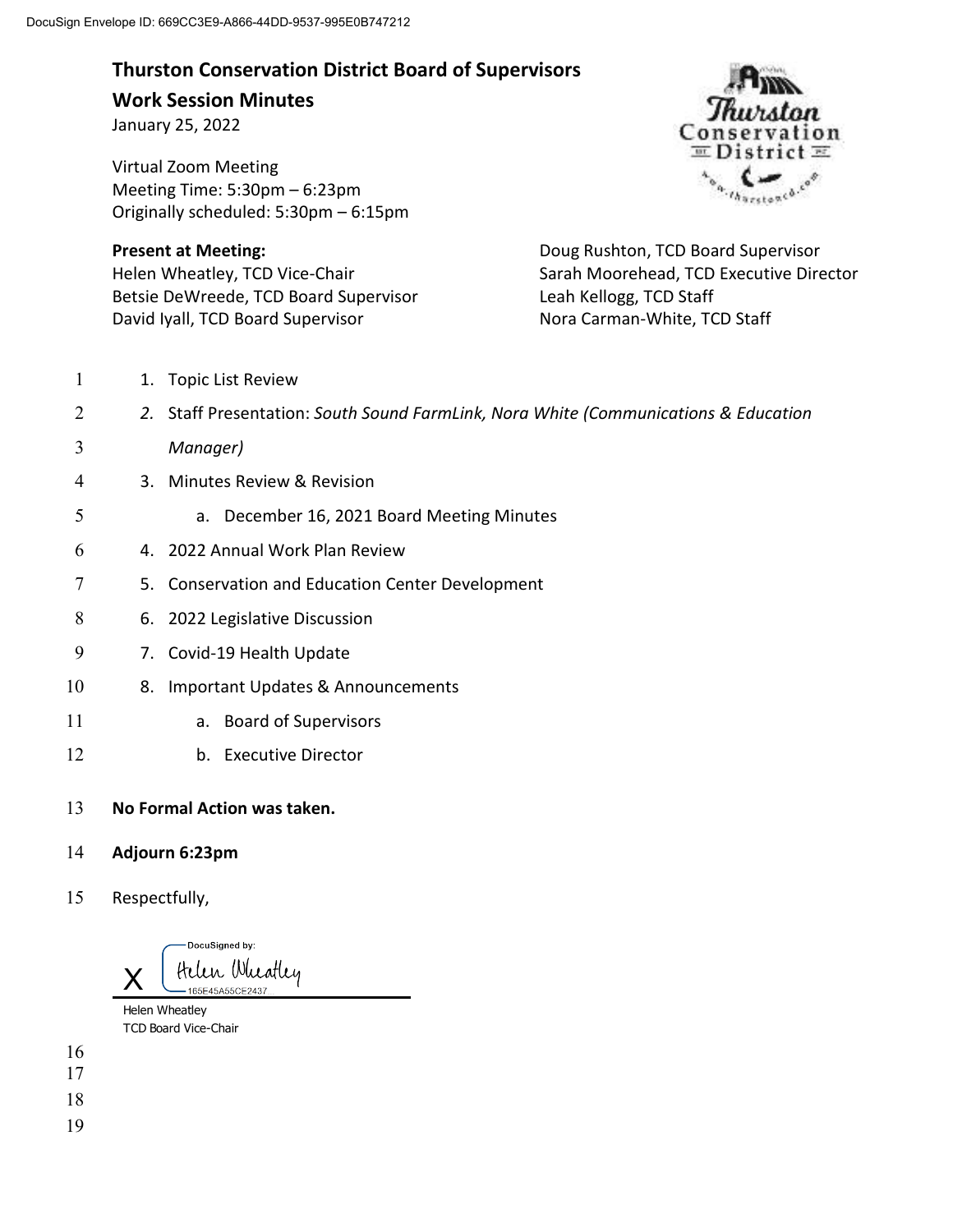# **Thurston Conservation District Board of Supervisors Regular Board Meeting Minutes**

January 25, 2022

Virtual GoToMeeting Meeting Time: 6:30pm – 7:50pm Originally scheduled: 6:30pm – 7:30pm

#### **Present at Meeting:**

Helen Wheatley, TCD Vice-Chair Betsie DeWreede, TCD Board Supervisor David Iyall, TCD Board Supervisor Doug Rushton, TCD Board Supervisor



Sarah Moorehead, TCD Executive Director Leah Kellogg, TCD Staff Ryan Baye, Washington Association of Conservation Districts (WACD)

## **Summary of Action Items**

| 20 | $\bullet$ | ACTION ITEM: The Board and Staff will send a letter of recognition and appreciation to Chris    |
|----|-----------|-------------------------------------------------------------------------------------------------|
| 21 |           | Stearns, thanking him for his service as a TCD Associate Supervisor.                            |
| 22 | $\bullet$ | ACTION ITEM: Future Board Meeting Agendas will include a new item entitled "Informational       |
| 23 |           | Documents" to be placed directly after the item entitled "Adjourn." It will list documents such |
| 24 |           | as the Executive Director's Report.                                                             |
| 25 | $\bullet$ | ACTION ITEM: Staff will ensure all documents for the Work Session and Board Meetings will       |
| 26 |           | be uploaded to the online TCD Board of Supervisors, Board Meeting Portal.                       |
| 27 | $\bullet$ | ACTION ITEM: Staff will provide a written report on the 2022 TCD Election, once the results     |
| 28 |           | have been tallied. The report will be discussed at the March Work Session.                      |
| 29 |           | <b>Summary of Motions Passed</b>                                                                |
| 30 | $\bullet$ | Supervisor DeWreede moved to adopt the revised Agenda. Supervisor Iyall seconded. Motion        |
| 31 |           | passed unanimously, (4-0).                                                                      |
| 32 | $\bullet$ | Supervisor Iyall moved to approve the Consent Agenda with edits to the December 16, 2021        |
| 33 |           | Board Meeting Minutes made in the January 25, 2022 Work Session. Supervisor Rushton             |
| 34 |           | seconded. Motion passed, unanimously (4-0).                                                     |
| 35 | $\bullet$ | Supervisor DeWreede moved to approve the 2022 Thurston Conservation District Budget             |
| 36 |           | Amendment. Supervisor Iyall seconded. Motion passed, unanimously (4-0).                         |
| 37 | $\bullet$ | Supervisor Iyall moved to approve the 2022 TCD Resolution #2022-01: 2022 Cost of Living         |
| 38 |           | Adjustment. Supervisor Rushton seconded. Motion passed, unanimously (4-0).                      |
| 39 | $\bullet$ | Supervisor Rushton moved to not appoint a TCD Associate Supervisor at this time. Supervisor     |
| 40 |           | Iyall seconded. Motion passed, unanimously (4-0).                                               |
| 41 | $\bullet$ | Supervisor DeWreede moved to adjourn. Supervisor Iyall seconded. Motion passed                  |
| 42 |           | unanimously, (5-0).                                                                             |

### **Full Version of the Minutes**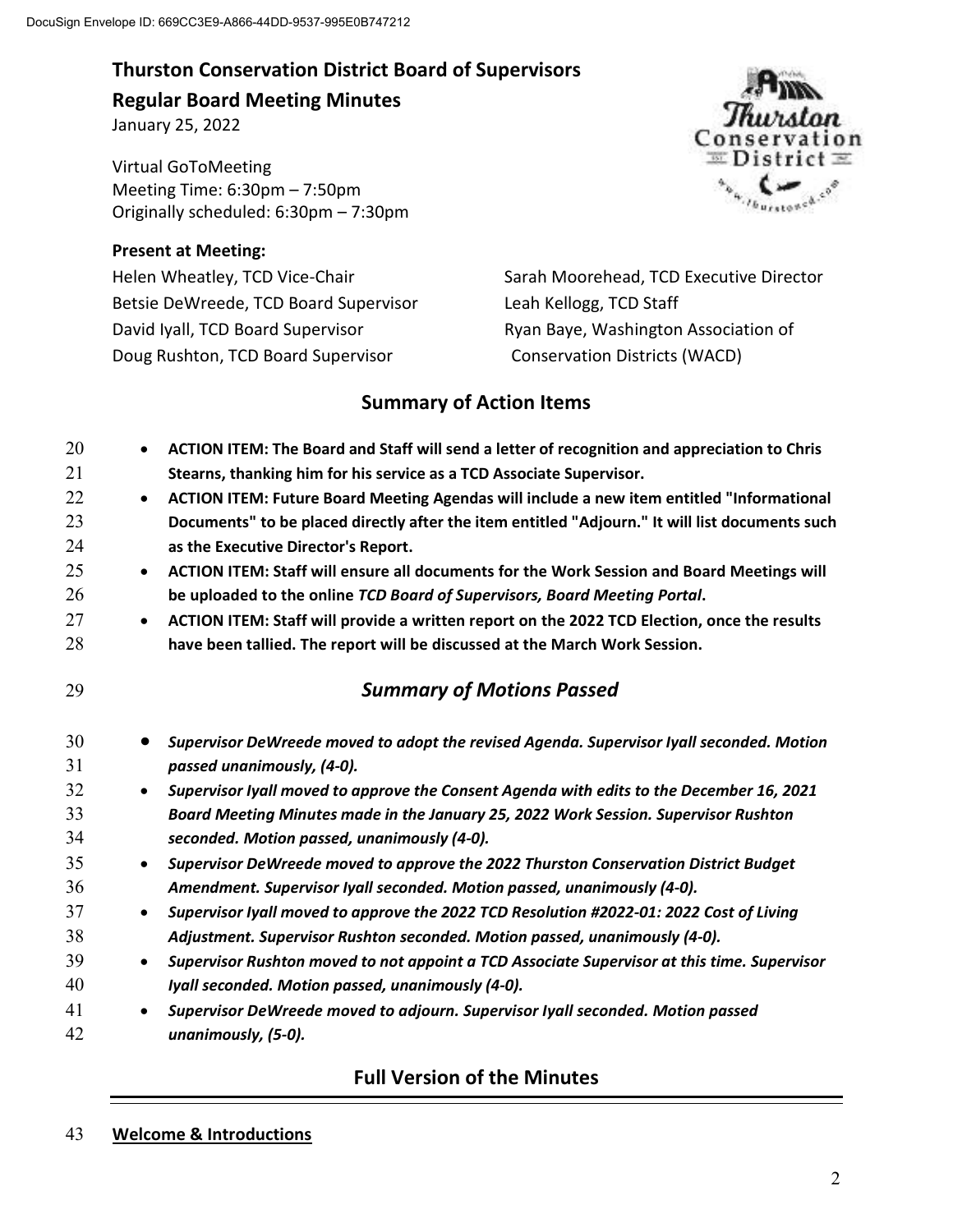- At 6:30pm TCD Board Vice-Chair Helen Wheatley called the January 25, 2022 Regular Board
- Meeting to order via the online forum, *Zoom*. TCD Board and Staff were introduced by the
- Board Vice-Chair. For each vote, TCD Vice-Chair Wheatley called out Supervisors by name. She
- announced the meeting was being video recorded. Supervisor Johnson was not present and
- was excused from the meeting.

#### **Agenda Review**

Ryan Baye, from WACD, will join the meeting to make a brief announcement.

# *Supervisor DeWreede moved to adopt the revised Agenda. Supervisor Iyall seconded. Motion passed unanimously, (4-0).*

#### **Consent Agenda**

- 54 December 16, 2021 Board Meeting Minutes
- **•** 2021 Year-End & January 2022 Financial Report
- NACD Landowner Outreach & TA Sub-Agreement: EcoStudies & TCD MOA

## *Supervisor Iyall moved to approve the Consent Agenda with edits to the December 16, 2021*

- *Board Meeting Minutes made in the January 25, 2022 Work Session. Supervisor Rushton*
- *seconded. Motion passed, unanimously (4-0).*

#### **Public Comment**

No members of the public gave comment.

#### **Partner Reports**

A. Natural Resources Conservation Service (NRCS), *Robin Buckingham* Robin Buckingham was not present, a written report was provided via email. B. Department of Ecology (DOE), *Alena Reynolds* Alena Reynolds was not present, a written report was provided via email. C. Washington State Conservation Commission (WSCC) Update*, Jean Fike* Jean Fike was not present; Executive Director Moorehead gave a brief update. D. Washington Association of Conservation Districts (WACD) Update, *Supervisor Rushton* • A written update was provided in the Board Packet.  $\bullet$  The WACD Legislative update was provided via email E. National Association of Conservation Districts (NACD) Update*, Supervisor Rushton* 73 • A written update was provided in the Board Packet. **2022 Thurston Conservation District Budget Amendment**  75 • This Amendment allows unspent expenses outlined in the 2021 Budget to be carried over to the 2022 Budget. **•** The projects include: the purchase of a new TCD vehicle, 2019-2020 WA State Audit, and the Conservation and Education Center (CEC) Feasibility Study.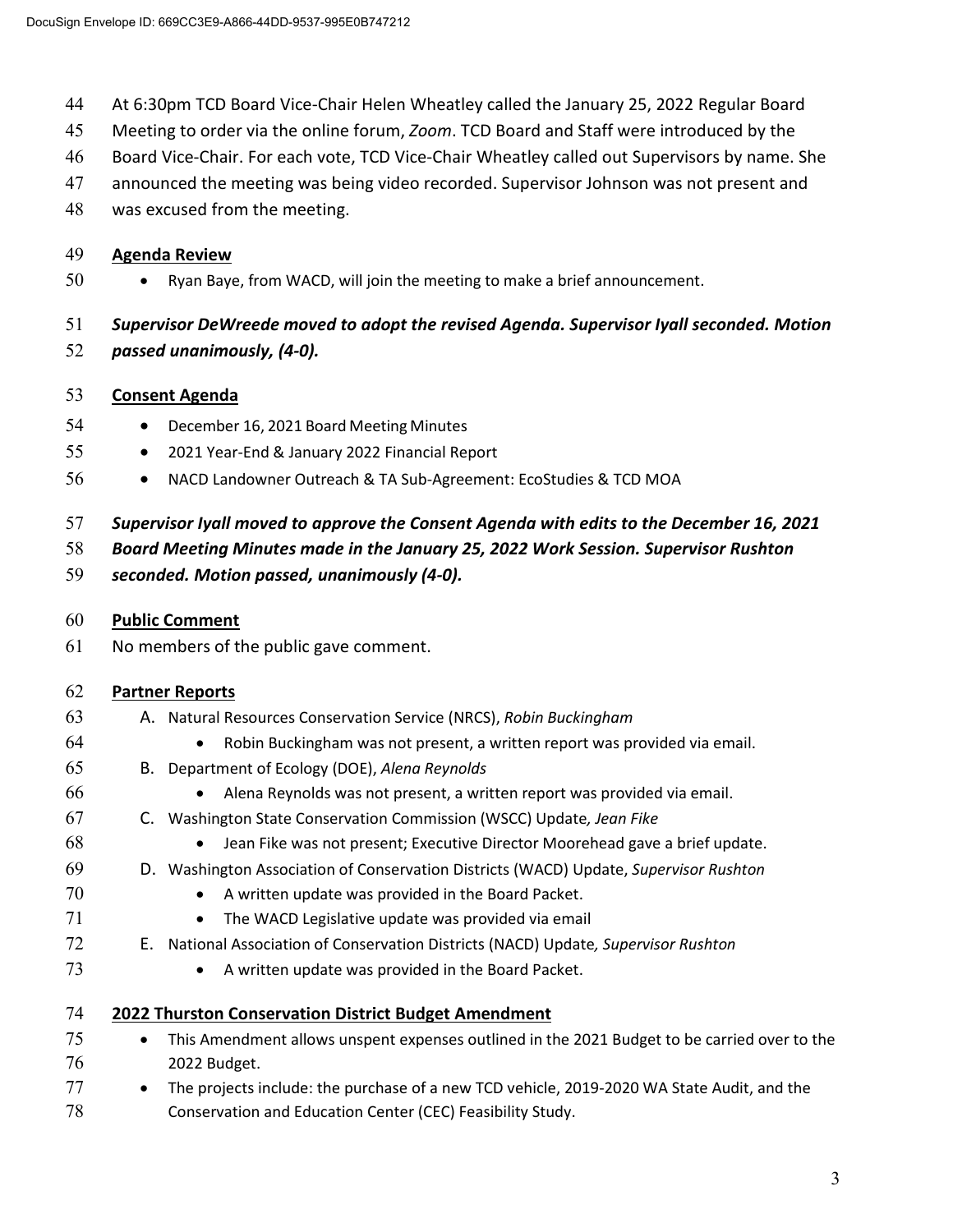#### *Supervisor DeWreede moved to approve the 2022 Thurston Conservation District Budget*

*Amendment. Supervisor Iyall seconded. Motion passed, unanimously (4-0).* 

#### **TCD Resolution #2022-01: 2022 Cost of Living Adjustment**

- **•** The Resolution approves the 3.5% cost of living adjustment for staff who are not included in the 83 Collective Bargaining Agreement (CBA).
- *Supervisor Iyall moved to approve the 2022 TCD Resolution #2022-01: 2022 Cost of Living*
- *Adjustment. Supervisor Rushton seconded. Motion passed, unanimously (4-0).*

### **January 2022 Chehalis Flood Recovery Effort**

- 87 Executive Director Moorehead gave a presentation on the January 2022 Chehalis flood; the impact data, TCD outreach methods, and how TCD has responded to the affected areas of 89 Thurston County.
- 90 TCD is currently coordinating with: Lewis and Gray's Harbor Conservation Districts, partner organizations and local landowners to restore damaged private property and infrastructure caused by the natural disaster.
- 93 TCD has received \$2,500 for emergency support/technical assistance from the WSCC.
- Executive Director Moorehead will research funding opportunities to help mitigate the cost of installing UV lights in flood-vulnerable wells to address contamination that commonly occurs.
- **Executive Director Moorehead will lobby Thurston County officials regarding the importance of** farm pads for the local agricultural community.

#### **WACD**

**•** Ryan Baye from the WACD presented the *WACD Award for Special Service* to Supervisors DeWreede, Wheatley, Johnson, and Iyall for the work they have done to improve TCD over the 101 last year.

#### **Governance**

- A. Review of TCD Associate Supervisors
- **•** Chris Stearns's 2021 term as a TCD Associate Supervisor has concluded.
- 105 The Board made a decision to focus on the creation of the TCD Citizens Advisory Council 106 (CAC) instead of appointing TCD Associate Supervisors.

### *Supervisor Rushton moved to not appoint a TCD Associate Supervisor at this time. Supervisor Iyall seconded. Motion passed, unanimously (4-0).*

- **ACTION ITEM: The Board and Staff will send a letter of recognition and appreciation to Chris**
- **Stearns, thanking him for his service as a TCD Associate Supervisor.**
- **ACTION ITEM: Future Board Meeting Agendas will include a new item entitled "Informational**
- **Documents" to be placed directly after the item entitled "Adjourn." It will list documents**
- **such as the Executive Director's Report.**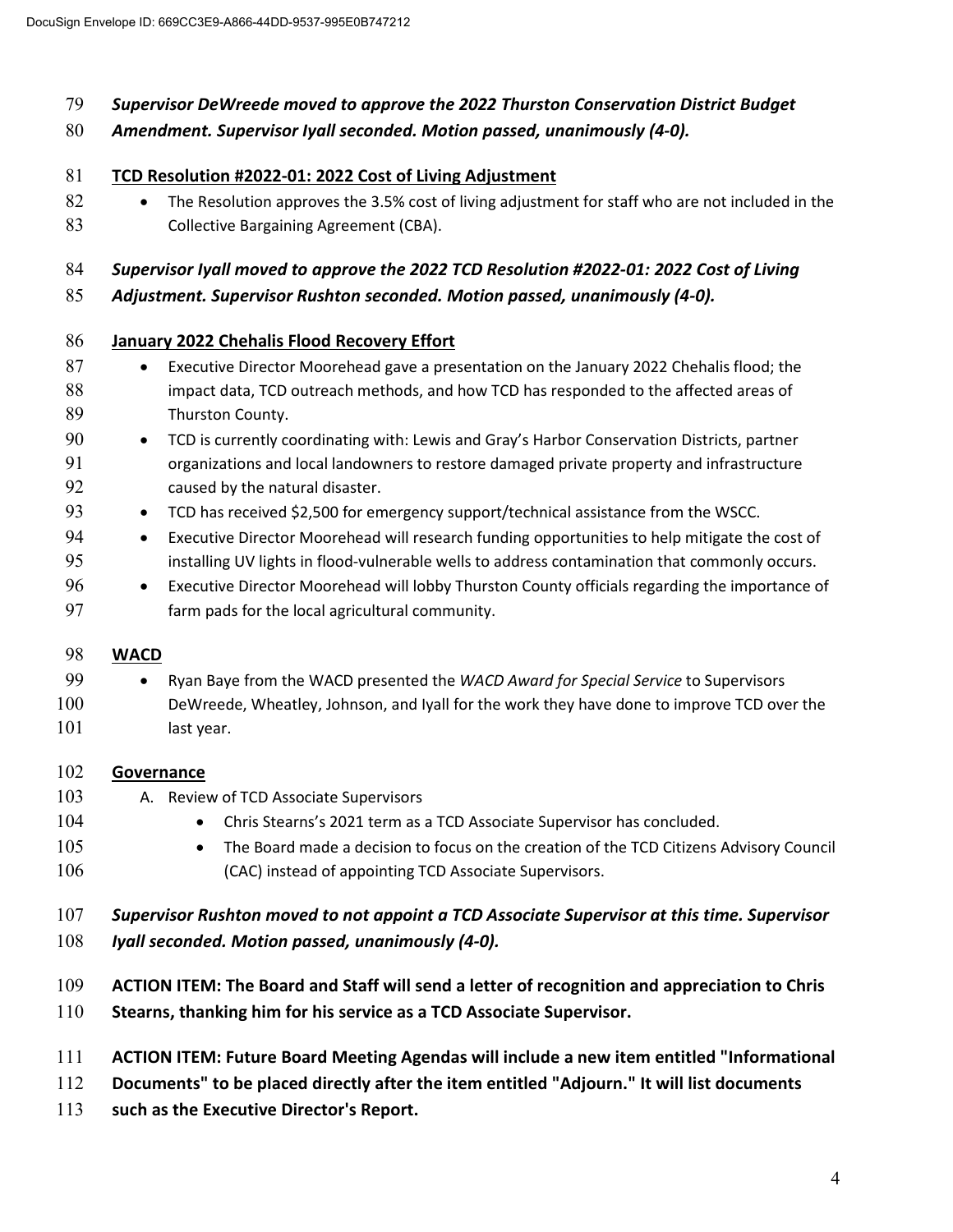| 114 | B. February 2022 Work Session Topic List & Meeting Agenda Development                       |
|-----|---------------------------------------------------------------------------------------------|
| 115 | <b>Work Session</b>                                                                         |
| 116 | <b>Topic List Review</b>                                                                    |
| 117 | <b>Staff Presentation: TBD</b><br>$\bullet$                                                 |
| 118 | Minutes Review & Revision<br>$\bullet$                                                      |
| 119 | January 25, 2022 Work Session and Board Meeting Minutes<br>$\circ$                          |
| 120 | 2022 Annual Work Plan Review<br>٠                                                           |
| 121 | <b>Conservation and Education Center Development</b><br>٠                                   |
| 122 | 2022 Legislative Update<br>٠                                                                |
| 123 | Covid-19 Health Update<br>$\bullet$                                                         |
| 124 | Important Updates & Announcements<br>$\bullet$                                              |
| 125 | <b>Board of Supervisors</b><br>$\circ$                                                      |
| 126 | <b>Executive Director</b><br>$\circ$                                                        |
| 127 | <b>Board Meeting</b>                                                                        |
| 128 | Greeting<br>٠                                                                               |
| 129 | Agenda Review<br>٠                                                                          |
| 130 | Consent Agenda                                                                              |
| 131 | January 25, 2021 Work Session & Board Meeting Minutes<br>O                                  |
| 132 | February 2022 Financial Report<br>$\circ$                                                   |
| 133 | 2022 TCD Annual Plan<br>$\circ$                                                             |
| 134 | <b>Public Comment</b><br>٠                                                                  |
| 135 | <b>Partner Reports</b><br>٠                                                                 |
| 136 | Natural Resources Conservation Service (NRCS), Robin Buckingham<br>O                        |
| 137 | Washington State Department of Ecology, Alena Reynolds<br>O                                 |
| 138 | Washington State Conservation Commission (WSCC), Jean Fike<br>O                             |
| 139 | Washington Association of Conservation Districts (WACD), Doug Rushton<br>O                  |
| 140 | National Association of Conservation Districts (NACD), Doug Rushton<br>O                    |
| 141 | Governance                                                                                  |
| 142 | March 2022 Work Session Topic List & Meeting Agenda Development<br>$\circ$                  |
| 143 | Executive Session: To discuss the performance of the Executive Director<br>O                |
| 144 | Adjourn<br>٠                                                                                |
| 145 | ACTION ITEM: Staff will ensure all documents for the Work Session and Board Meetings will   |
| 146 | be uploaded to the online TCD Board of Supervisors, Board Meeting Portal.                   |
|     |                                                                                             |
| 147 | ACTION ITEM: Staff will provide a written report on the 2022 TCD Election, once the results |
| 148 | have been tallied. The report will be discussed at the March Work Session.                  |
|     |                                                                                             |
| 149 | Supervisor DeWreede moved to adjourn. Supervisor Iyall seconded. Motion passed              |
| 150 | unanimously, (5-0).                                                                         |
|     |                                                                                             |

**Adjourn 7:50pm** Respectfully,